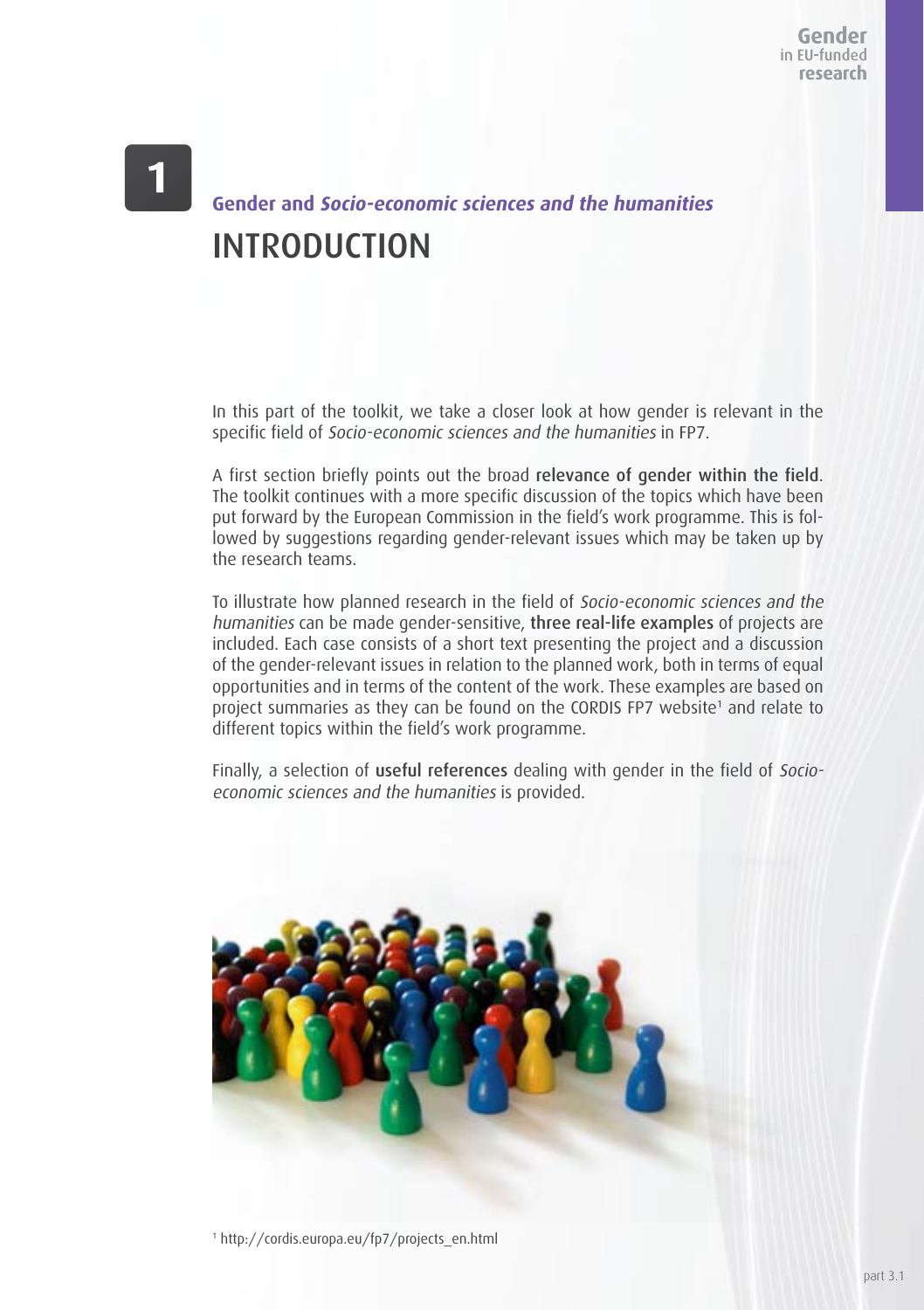# $\overline{2}$

# GENDER AND THE SOCIO-ECONOMIC SCIENCES AND THE HUMANITIES RESEARCH FIELD **Gender and Socio-economic sciences and the humanities**

### **FP7 Socio-economic sciences and the humanities objective**

Funding 'Socio-economic sciences and the humanities' (SSH) will contribute to an in-depth, shared understanding of the complex and interrelated socio-economic challenges confronting Europe.

Research in this theme will help us study and provide answers to questions related to:

- growth, employment and competitiveness;
- social cohesion, social, cultural and educational challenges in an enlarged EU;
- sustainability, environmental challenges, demographic change, migration and integration, quality of life and global interdependence.

### **How is gender relevant to this field?**

All activities under this theme are directly related to society. The social and economic systems are human constructs. These constructs, their mechanisms and the relations at play within these constructs are the subject of the work. For this reason, there is a gender dimension to all activities and to all research that is undertaken in the 'Socio-economic sciences and the humanities' field.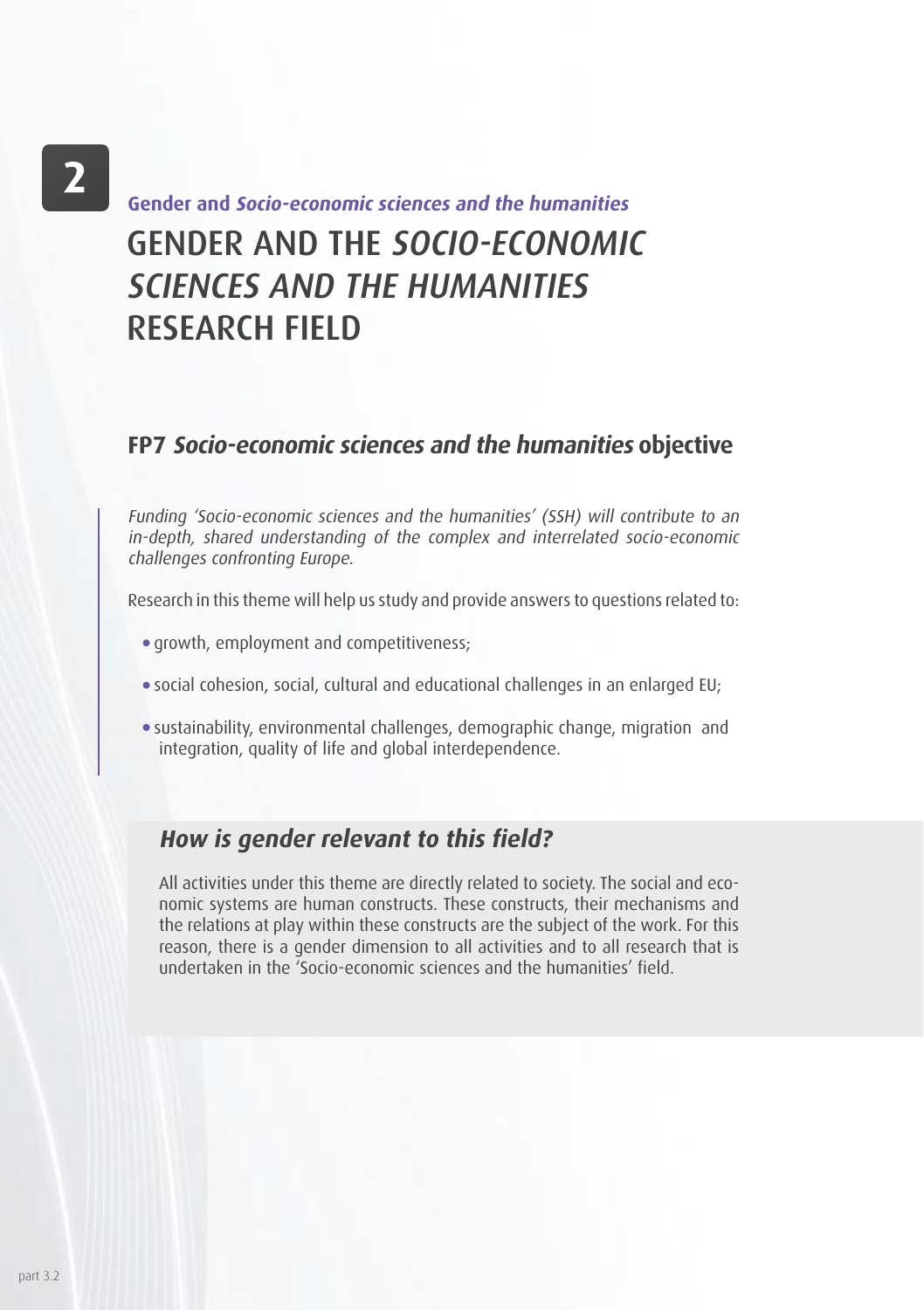### **Socio-economic sciences and the humanities work programme**

The initiatives undertaken in this field will provide support to:

Growth, employment and competitiveness in a knowledge society – the European case:

- changing role of knowledge throughout the economy
- structural changes in the European knowledge economy and society
- strengthening policy coherence and coordination in Europe

Combining economic, social and environmental objectives in a European perspective:

- paths towards sustainable development
- socio-economic development trajectories
- regional, territorial and social cohesion

#### Major trends in society and their implications:

- demographic changes
- societal trends and lifestyles
- cultural interactions in an international perspective

#### Europe in the world:

- interactions and interdependences between world regions and their implications
- conflicts, peace and human rights

#### The Citizen in the European Union:

- participation and citizenship in Europe
- diversities and commonalities in Europe

Socio-economic and scientific indicators – the development, use and value of indicators in policy-making at macro and micro levels

Foresight activities – the future implications of global knowledge, key challenges, risk and the emerging domains in research and science

Strategic and horizontal activities – including research for policy support, dissemination of research results and international cooperation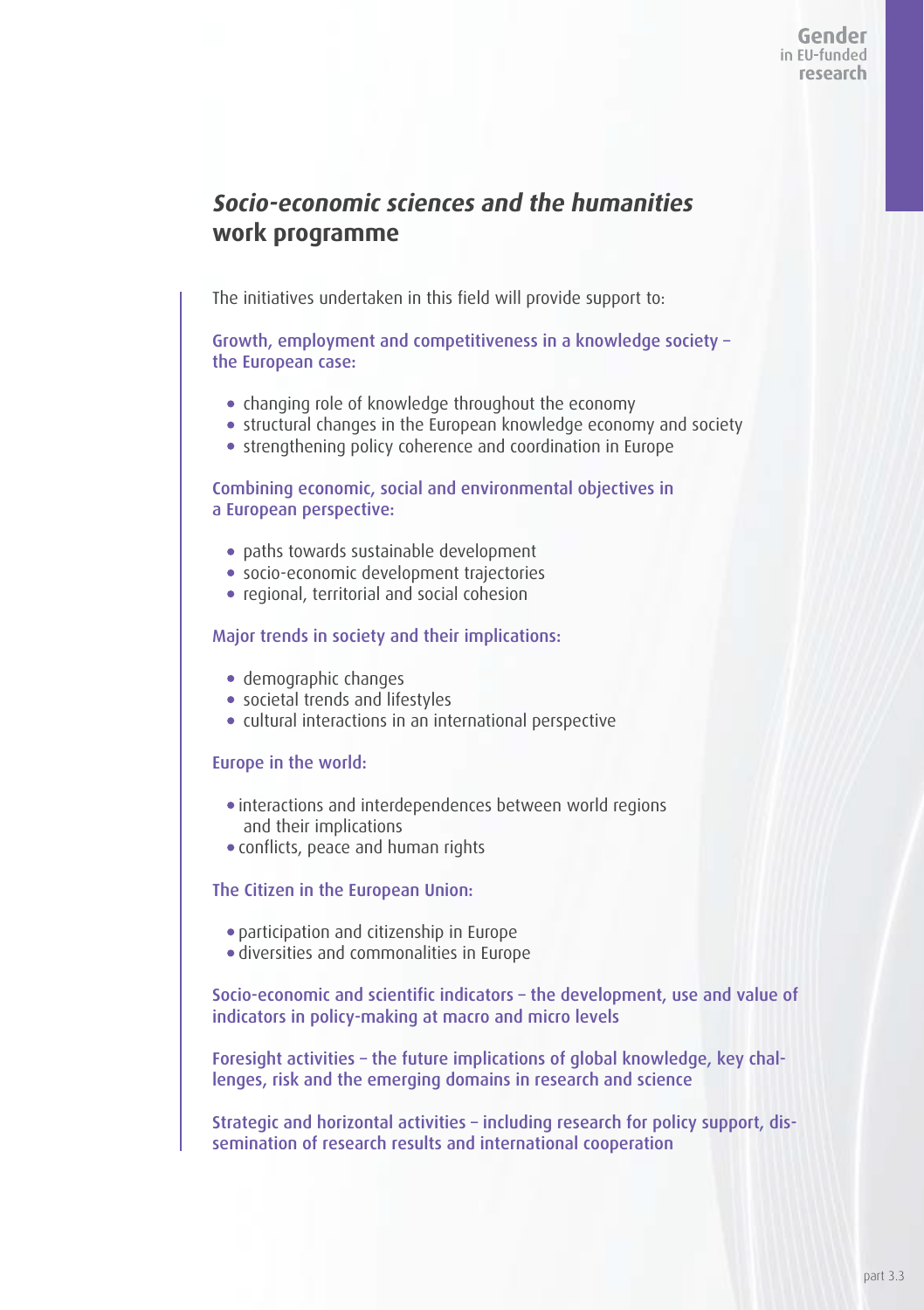### **How is gender relevant to these topics?**

- Growth, employment and competitiveness in a knowledge society: Equal participation of and equal opportunities for men and women in the labour market are crucial for the attainment of Europe's ambitions in this area. The reconciliation of private and professional life must be accommodated for both sexes. Gender de-stereotyping of educational fields and equal access to education in all fields for boys and girls are prerequisites.
- Combining economic, social and environmental objectives in a European perspective: Social, economic and environmental objectives are interlinked and are as a whole highly gender-sensitive. Gender as a relevant variable therefore needs to be addressed in all research addressing this topic.
- Major trends in society and their implications: Trends in society result from human (inter-)actions, roles and behaviour, and have therefore by definition a gender dimension.
- Europe in the world (covering among other things migration, poverty, conflict and human rights): The role and place of Europe in the world is determined by human interactions, relations and constructs. Both sexes play very distinct roles in society, and 'live' these roles very differently. Women, more than men, are vulnerable to poverty, are victims of gender-related violence and trafficking, and play very different roles in conflict situations. These issues need to be duly considered in all research on these topics.
- The citizen in the European Union: There is no such individual as a 'genderneutral citizen'. Europe's citizens consist of men and women. Research on democracy, citizenship or culture which ignores the gendered dimension is likely to overlook important aspects of the research subject, miss the opportunity to identify structural inequalities, and thus contribute to letting these be reproduced.
- Socio-economic and scientific indicators: It is of the utmost importance that sex-disaggregated statistics are collected and published, so that the knowledge base on sex- and gender-relevant issues is enhanced, meaning that gender inequities can be identified and addressed.
- Foresight activities, such as working on the future implications of global knowledge, key challenges, risk and the emerging domains in research and science: In considering emerging issues of potential relevance for policymaking, gender equity concerns require the permanent attention for (possible) sex and gender differences which might need to be addressed as an issue in their own right.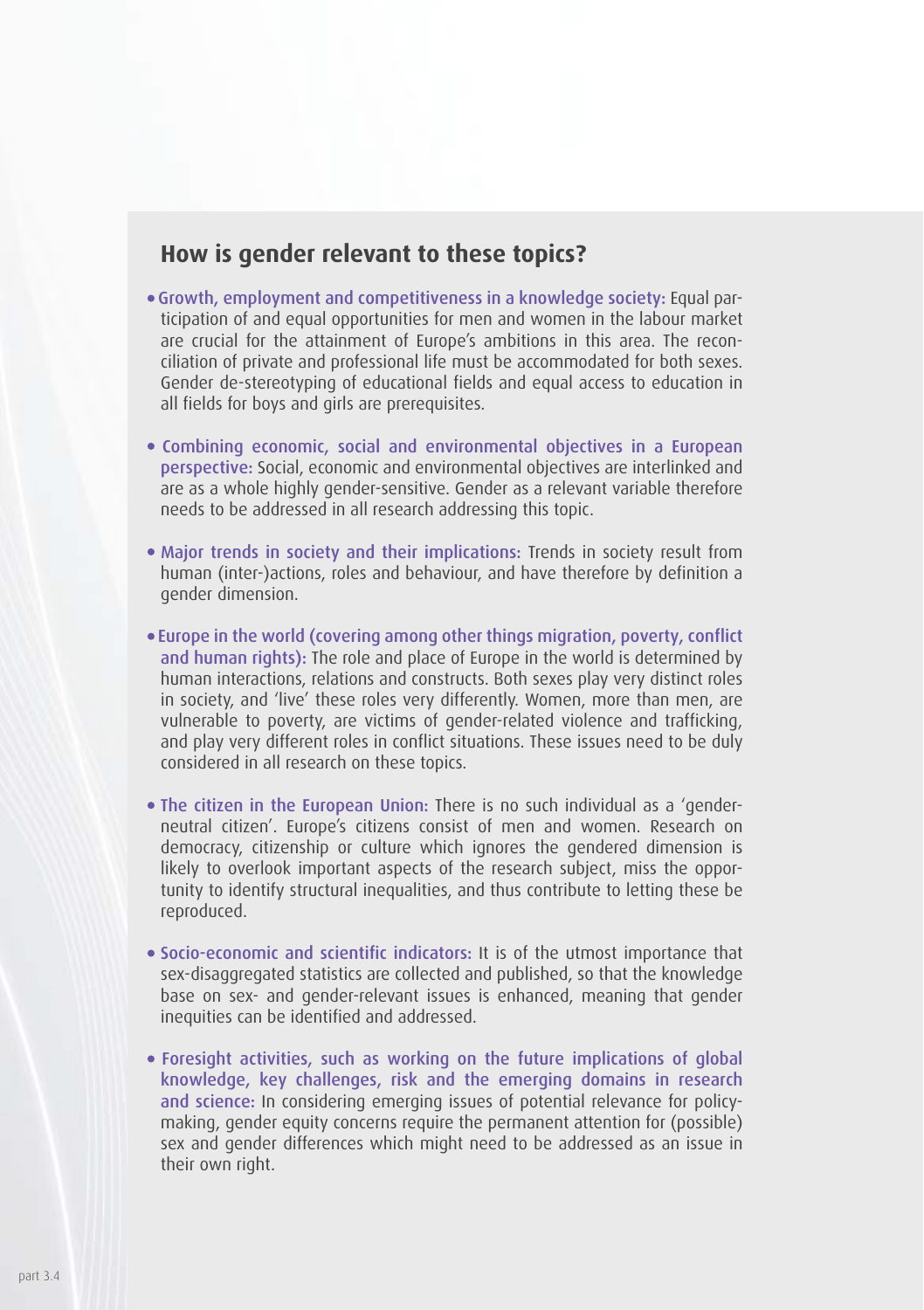# THREE EXAMPLES **Gender and Socio-economic sciences and the humanities**

# Case 1 The acquisition and loss of nationality

### Project outline

The project will provide a comprehensive comparison of rules regulating the acquisition and loss of nationality in the EU Member States.

This will be achieved by collecting information on current legislation and the development of nationality law since 1985, by analysing statistical data on naturalisation, acquisition of nationality at birth, and loss or renunciation of nationality, and by investigating administrative practices in the implementation of nationality laws.

The project will also examine statuses of quasi-citizenship for third country nationals that are granted in several Member States on the basis of long-term residence or to nationals of certain countries or people with certain ethnic backgrounds.

Apart from providing country reports on these questions, the project's main goal is to develop a systematic framework for comparing specific aspects in the regulation of nationality and citizenship across countries. The goal is to find out in which areas there are trends of long-term convergence or persistent divergence between Member States.

This will serve as the basis for a broad evaluation of Member State policies in this area and for policy recommendations addressed to both Member State governments and the EU.

The main focus for the evaluative part will be on the question of how policies concerning access to citizenship and nationality contribute to or hinder the integration of immigrants.

Special emphasis will be placed on dual nationality and the assessment of the impact of recent policy changes towards broader toleration or restrictions in this matter.

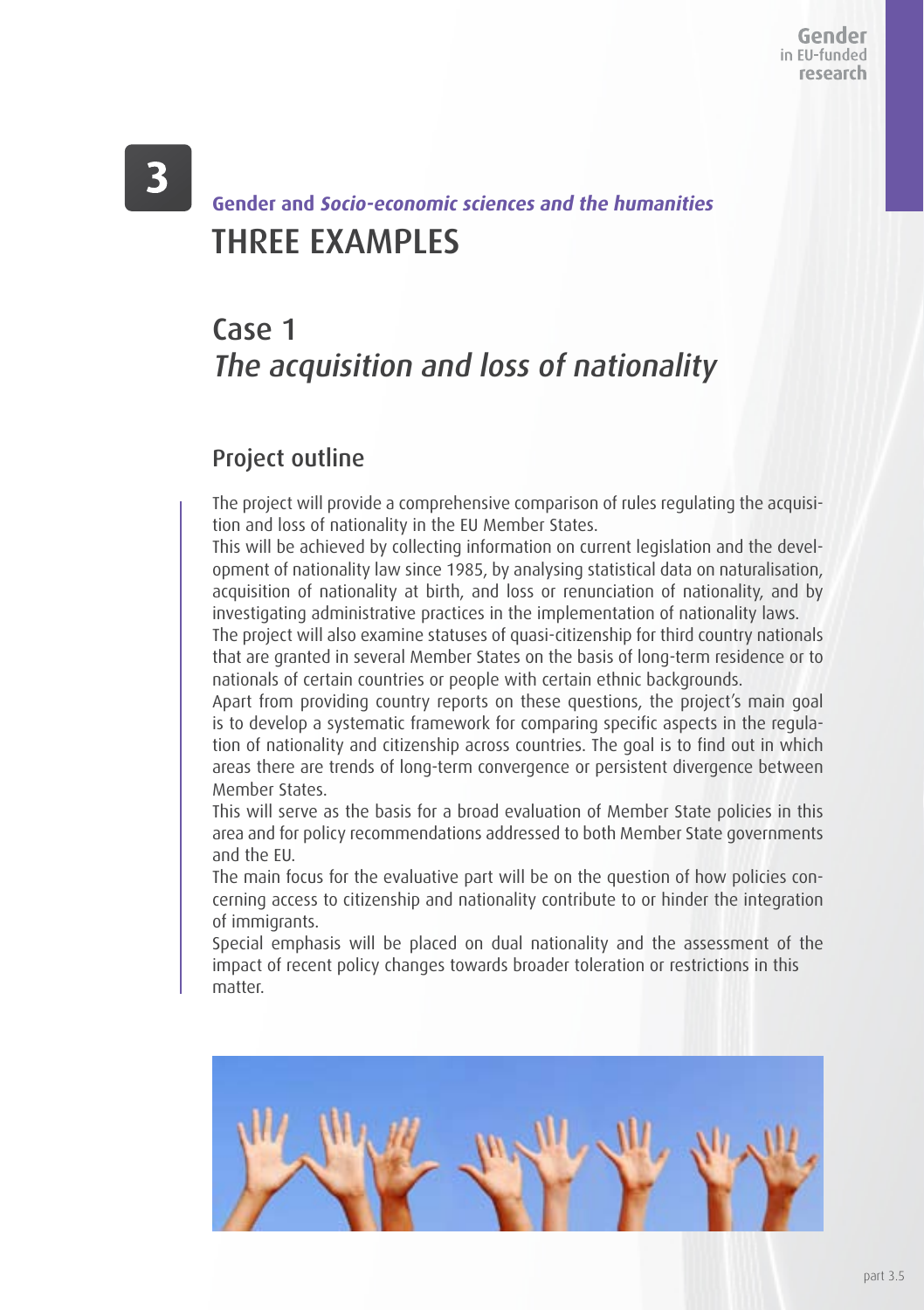### Identification of relevant gender issues

#### Equal opportunities for women and men in research

Given the gender relevance of the subject considered, involving a researcher with gender expertise would undoubtedly add value.

The composition of the research team is not mentioned, but the project would benefit from having a multidisciplinary and mixed team, in terms of sex, ethnicity and age. It would help to understand the different realities and experiences of people subjected to the different rules regulating the acquisition and loss of nationality. To improve its performance, the project might look into the working conditions and culture it favours and whether those are equitable to all its members and inductive to a satisfying work/life balance.

#### Gender in research content

Immigration, integration and legislation concerning nationality acquisition have different impacts on men and women, because of the different roles they still play in society and because of the difference in these roles from one country to the next. Legislation can lead to a de facto different situation in rights between women and men, and it is highly relevant to verify whether this is the case. For example, in countries where obtaining nationality is conditional on successfully passing a (language or other) test, this might prevent some groups of women from obtaining nationality because they have less access to classes or courses.

As the project aims to assess how citizenship and nationality policies ease or hinder the integration of immigrants, covering the whole population of migrants should be a clear concern. Conditions under which migration is authorised and nationality can be attributed can have important gender aspects, for instance marriage as a ground for migration or having a formal diploma to get a work permit (women are less literate than men as they have less access to education). Checking whether the legislation explicitly defines specific rules applying to (certain groups of) men or women is valuable.

Any statistical data collection should seek to provide sex breakdowns: sex-disaggregated data analysis allows the identification of gender differences and gender inequalities. Where sex-disaggregated data are not available, it is very useful to indicate such gaps in data availability. Identifying such gaps is the first step towards solving the problem of missing data. In particular, the analysis should pay attention to possible gender differences in:

- the burdens of 'administrative practices', which may be significantly different between women and men
- the policies, which may have significantly different impacts between men and women

The results of the gender analysis should be reported upon: the gender differences and inequalities should be highlighted and the mechanisms explained. Where no gender differences are identified, this should be reported too. In the policy recommendations that will be produced, it would be useful to formulate corrective measures that may be required where gender inequalities exist.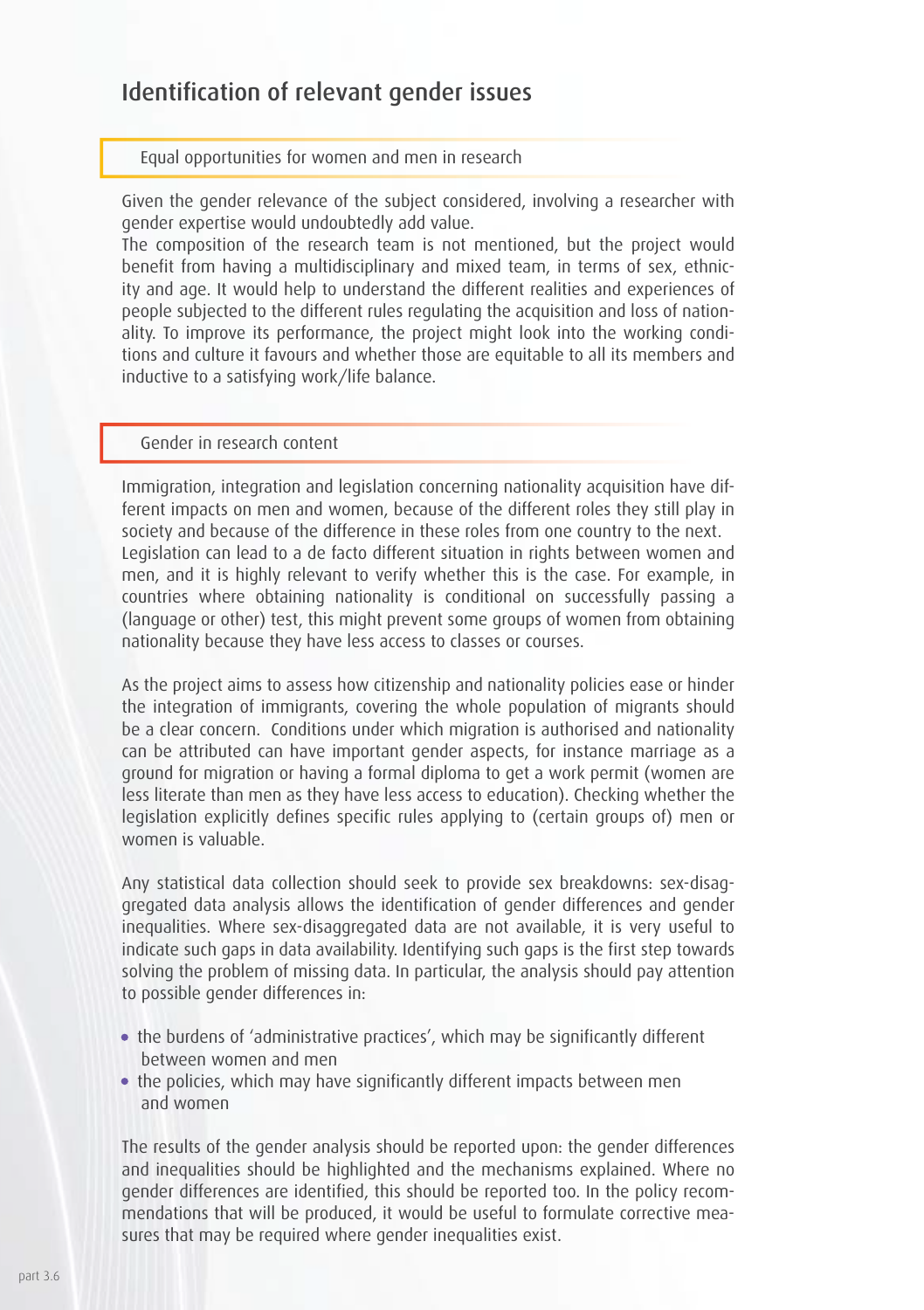# Case 2 European social model

### Project outline

The overall objective of the project is to strengthen the emerging European social model (ESM) by contributing to the development of policies for the public and private sectors, based on a scientific assessment of the impact of privatisation and liberalisation in the EU upon the functioning of this social model.

Sub-objectives of the project are:

- to advance knowledge on the configuration of private and public services that is most conducive to the sustainable development of European societies;
- to organise interdisciplinary communication between different scientific centres, social groups and political actors;
- to contribute to the ongoing discussion about the role of the public sector in the development of the ESM.

These objectives will be pursued in three phases.

- In phase 1, a state of the art stocktaking of the literature on the history and theory of liberalisation and privatisation and the European social model takes place;
- In phase 2, interdisciplinary analyses of the impact of liberalisation and privatisation on economic performance, social cohesion and political structures will be undertaken;
- In phase 3, conclusions from the results of the previous work will be drawn and policy proposals will be formulated.

To do so the project envisages organising ten workshops and five international conferences and participating in several joint conferences with other partners as well as in other events. This should result in a substantial contribution to the scientific and political debates about strategies to enhance and strengthen the European social model.

Participants in the project consortium come from different disciplines and from countries with different social and political traditions. The project involves 14 partners from Austria, France, Germany, Greece, Hungary, the Netherlands, Poland, Slovenia and the United Kingdom, including 23 male and three female experts. They will, throughout the duration of the project, organise discussions with external experts from the scientific community and from political actors and other stakeholder groups.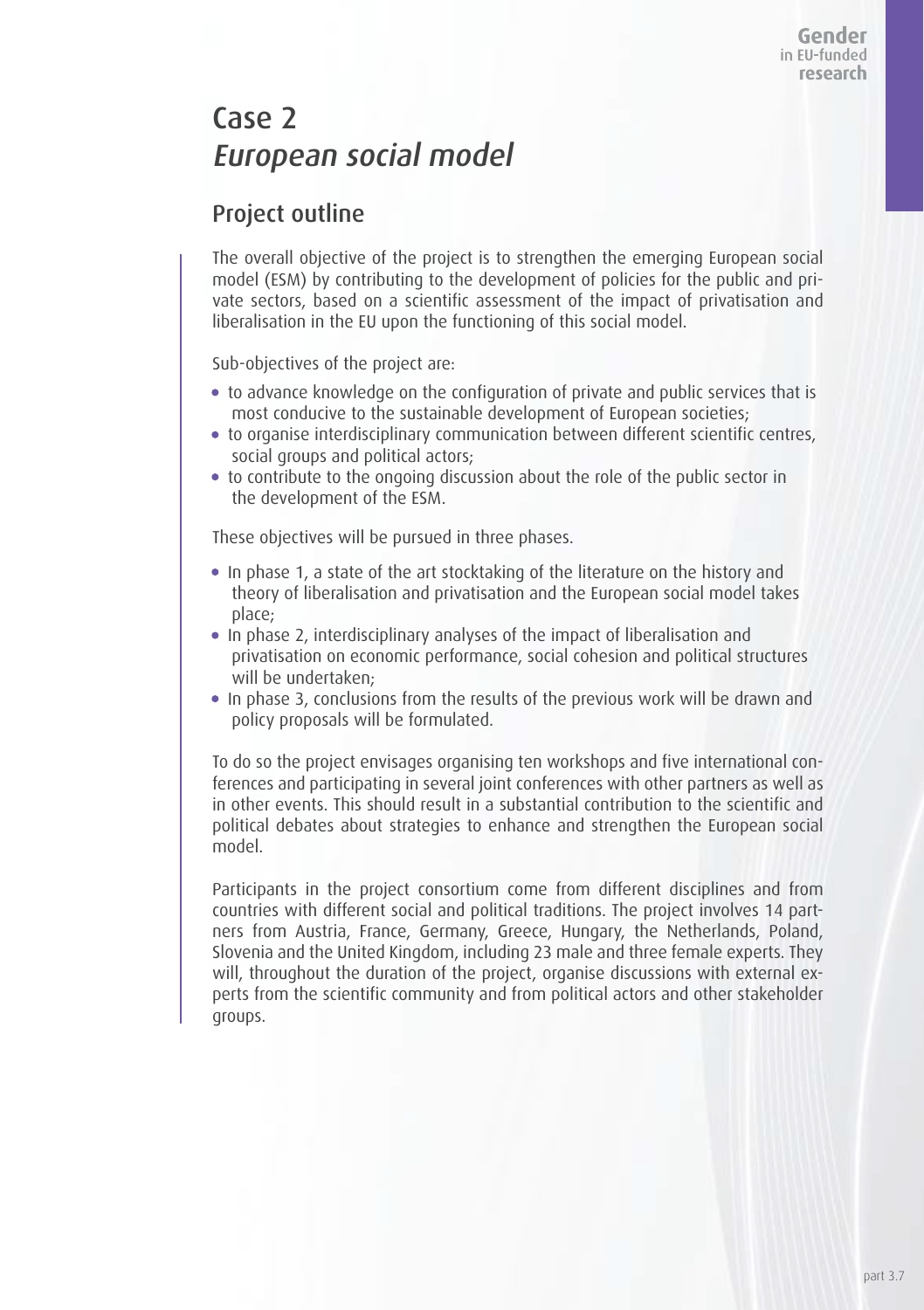

### Identification of relevant gender issues

Equal opportunities for women and men in research

It is positive that participants in the project consortium come from different disciplines and from countries with different social and political traditions. This diversity will reflect positively in the planned work. However, given the significant underrepresentation of women in the team (only three out of 26 experts are female), the team can still be considered as insufficiently diverse. Achieving an equal balance between women and men can be a key point in choosing and communicating with partner organisations: the project could make a point of the importance of equal opportunities by requesting the partners, as far as possible, to establish well-balanced teams to work on the project.

Social models have a very different impact on men and women owing to the different roles they play in society. As the planned work is highly gender-relevant, it seems indispensable to ensure the availability of gender expertise within the project. If gender expertise is not present in the partner organisations, involving an external expert could be considered.

#### Gender in research content

Women and men (still) play different roles in society, and their respective participation rates in the economic sectors most affected by privatisation and liberalisation differs significantly. It is therefore more than likely that women and men will be affected differently by the changes in the European social model that come about as a consequence of liberalisation and privatisation.

For example, the effects of public transport liberalisation on service delivery are likely to affect women more than men as women are more frequent users of public transport, whereas men are more likely to be affected by company restructuring.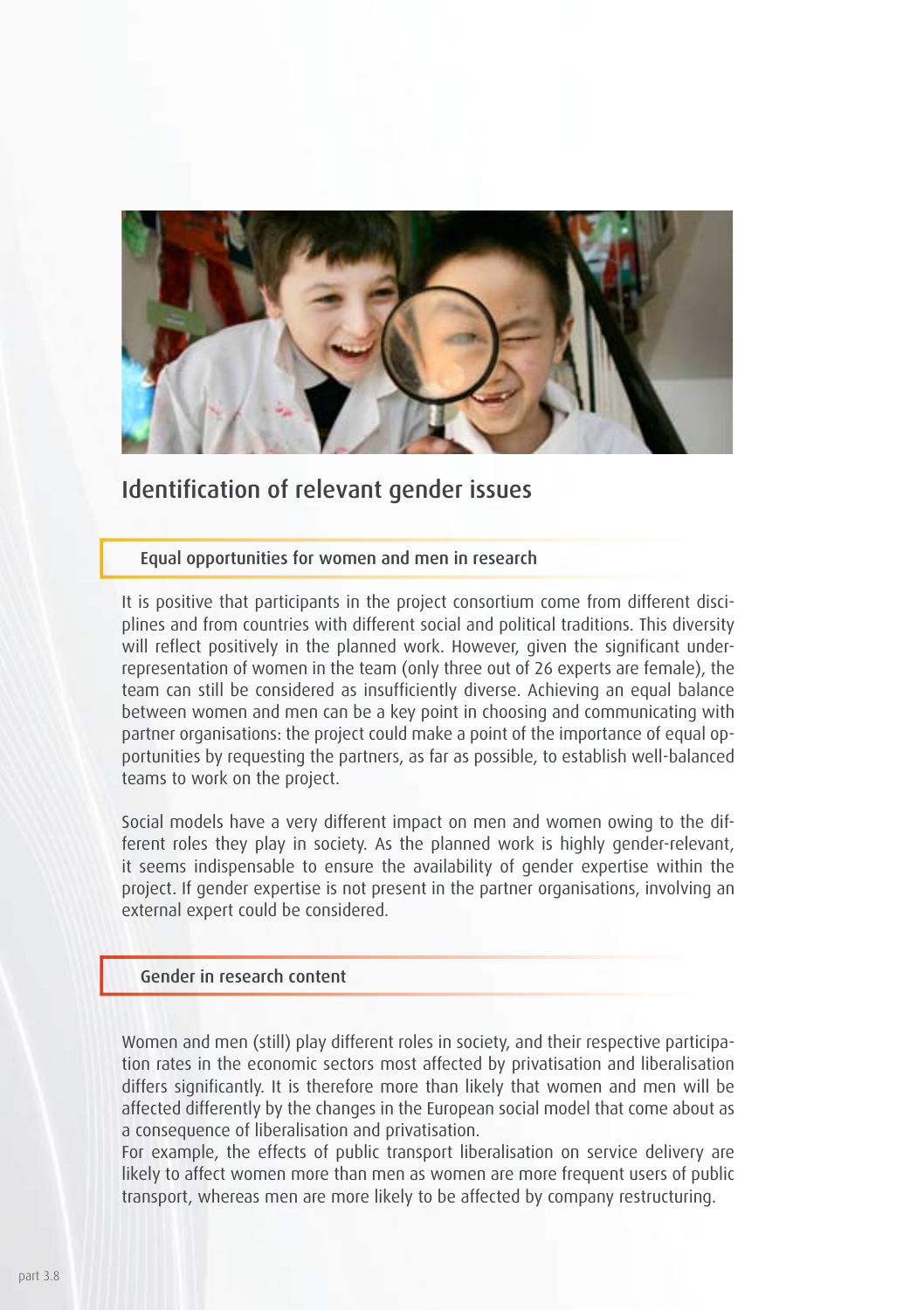It is positive that the project will start with a literature review. However, the project team should keep in mind that any research might have been gender-biased or gender-blind. Equally, it cannot be assumed that the European social model is a genderneutral system. The literature review should explicitly identify existing knowledge on gender differences in relation to liberalisation, privatisation and their effects on the social model. It is also important to look at the mechanisms that include or exclude some groups from this social system/model.

Especially in the light of the current economic and financial crisis, an encompassing analysis is needed, taking a gender perspective and making full use of available gender knowledge. While the crisis has a serious direct impact on employment in some large male-dominated industries, it also has a severe impact on women in economic activities linked to these large industries, notably in the service sector and in small and medium-sized companies.

More than half of the population consists of women, and their views, concerns and situations must be addressed in the (re-)construction of a sustainable European social model. For their views to be reflected, their participation and contribution is paramount. The project must therefore ensure women's participation in and contribution to the debates and planned activities – in the workshops and in the international conferences alike.

The policy proposals that will follow from the planned debates and exchanges should address structural inequalities and include suggestions on remedial measures relating to both the public and private sectors.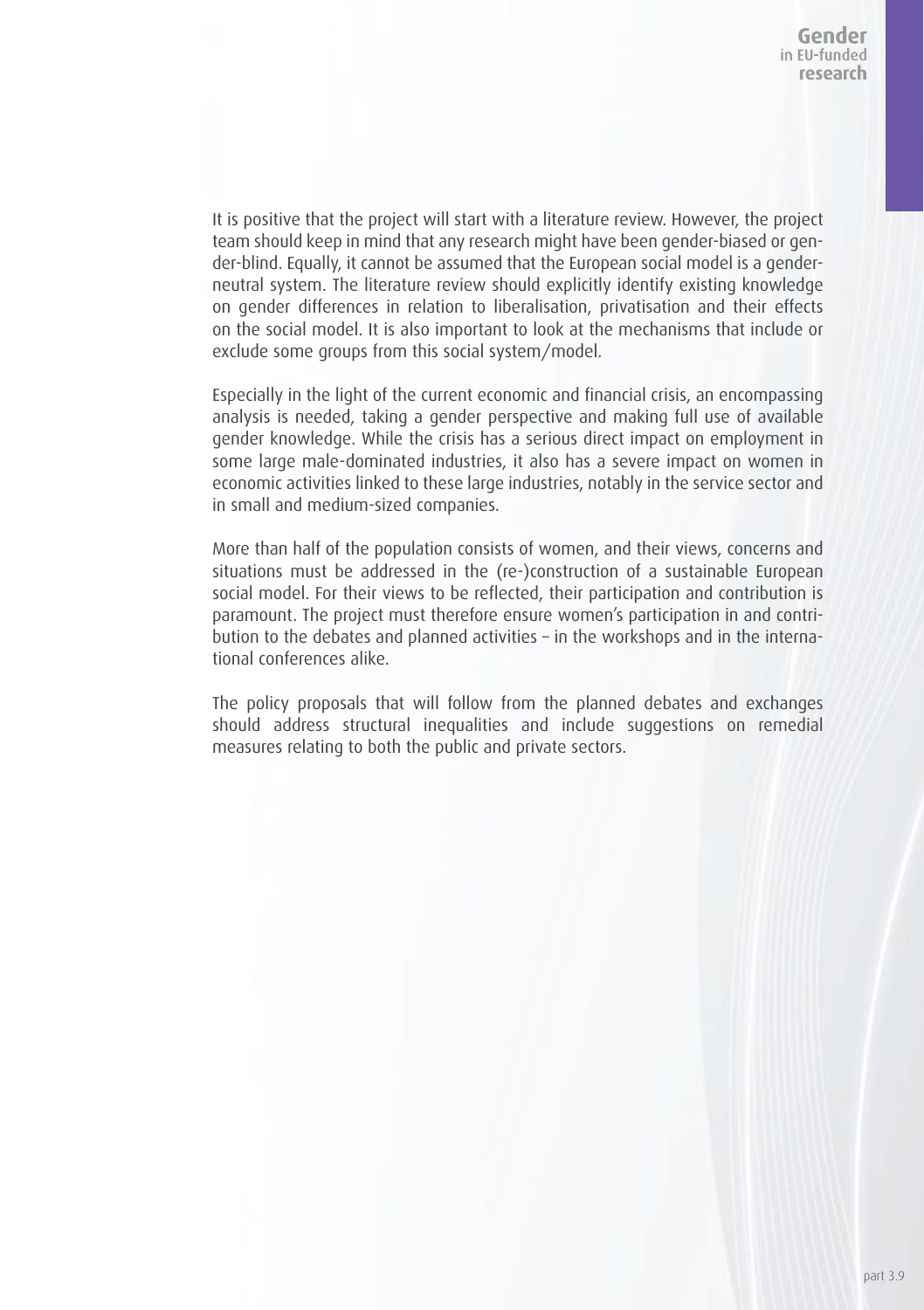# Case 3 Corporate social responsibility

### Project outline

The research project aims to improve understanding of the role of corporate social responsibility (CSR) instruments, their effect on the practices of companies and the benefits for society.

The project will thus address two key questions:

- How effective are CSR instruments in making companies and societies more sustainable?
- To what extent do CSR instruments really contribute to sustainable development, and especially to public policy goals that pertain to sustainable development?

Systematic CSR knowledge is limited and mainly specific, i.e. it does not combine and analyse evidence from different policy fields and sectors. The project will improve knowledge by combining theoretical and practical analysis to result in new high-quality research.

The theoretical analysis will cover different conceptions and instruments of CSR and develop a sound theoretical and methodological foundation for 'measuring' and explaining the rhetorical and real impacts of CSR instruments, such as codes of conduct and reporting standards, on corporative strategies and behaviour.

The empirical analysis tackles the impact of CSR on the company, societal and political levels:

- On the company level this will include impacts of CSR instruments on business development, competitiveness and accountability;
- On the societal and political levels it will focus on the contribution of CSR to achieving political goals defined at the EU level in the policy fields of resources management, gender equality and countering bribery.

The project programme thus includes:

- understanding and researching CSR
- developing a CSR impact assessment tool
- analysing and researching CSR regarding three areas of concern, each falling within the remit of a different policy field: environment and resources management, gender equality and countering bribery
- surveying CSR in three business sectors: the oil industry, the banking sector and the fisheries and fish processing industries
- researching and developing four in-depth case studies on CSR impact: for each of the 'sustainability areas of concern'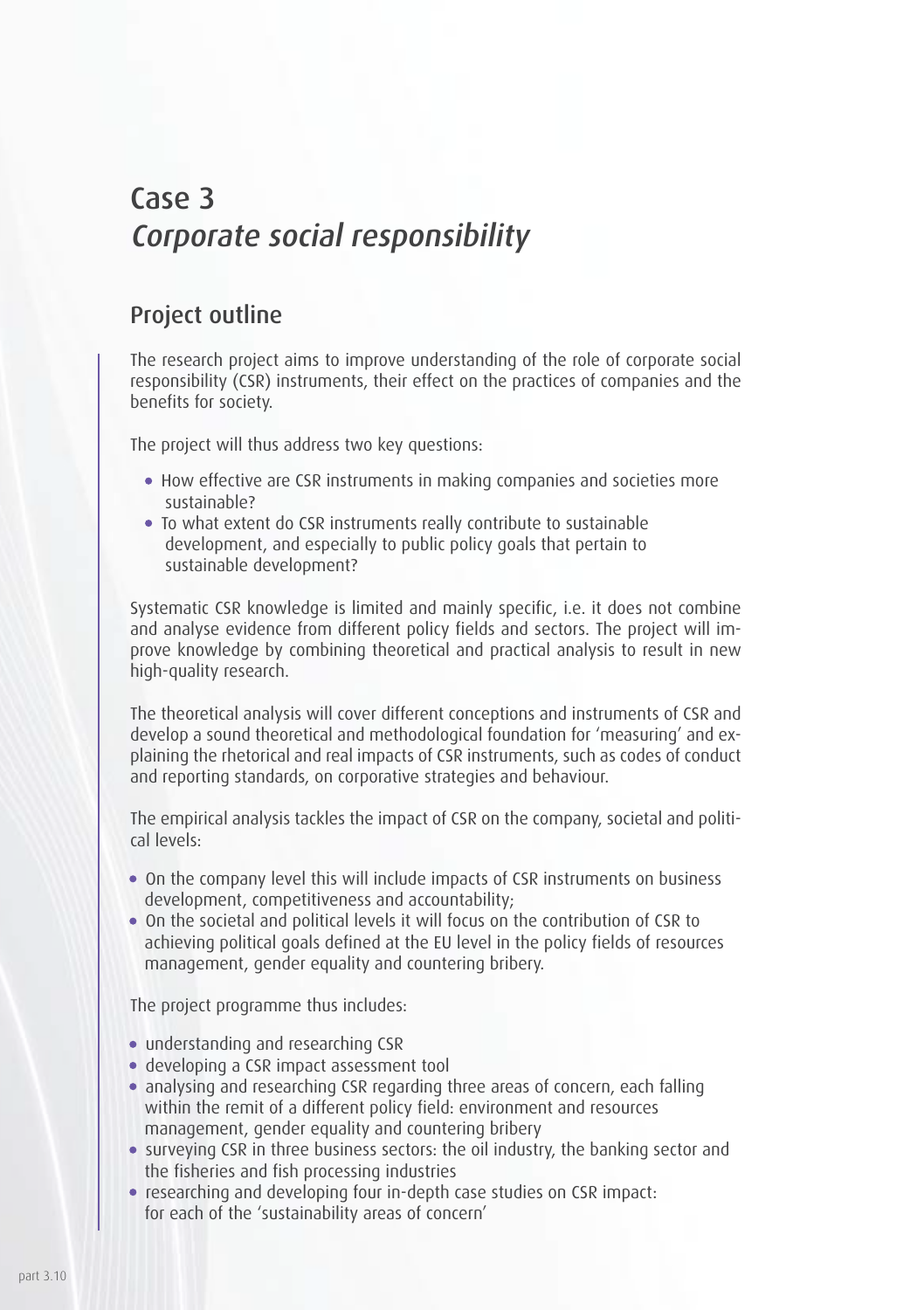- carrying out an SME study
- assessing the political and public policy dimensions of CSR

Outputs of the project will include policy recommendations for companies, national governments and the EU. A book with the core results of the project will also be published.

The project will be carried out by a multidisciplinary team of researchers, scientists and consultants from seven leading research institutions from across the EU and is composed of seven women and nine men.



### Identification of relevant gender issues

Equal opportunities for women and men in research

The diversity within the project team is a strength: the team is multidisciplinary and shows a good gender balance.

It is not clear from the project description whether there is gender expertise available in the team. However, given the different positions of women and men in most companies and society at large, the planned work has an important gender relevance, and such expertise will be indispensable.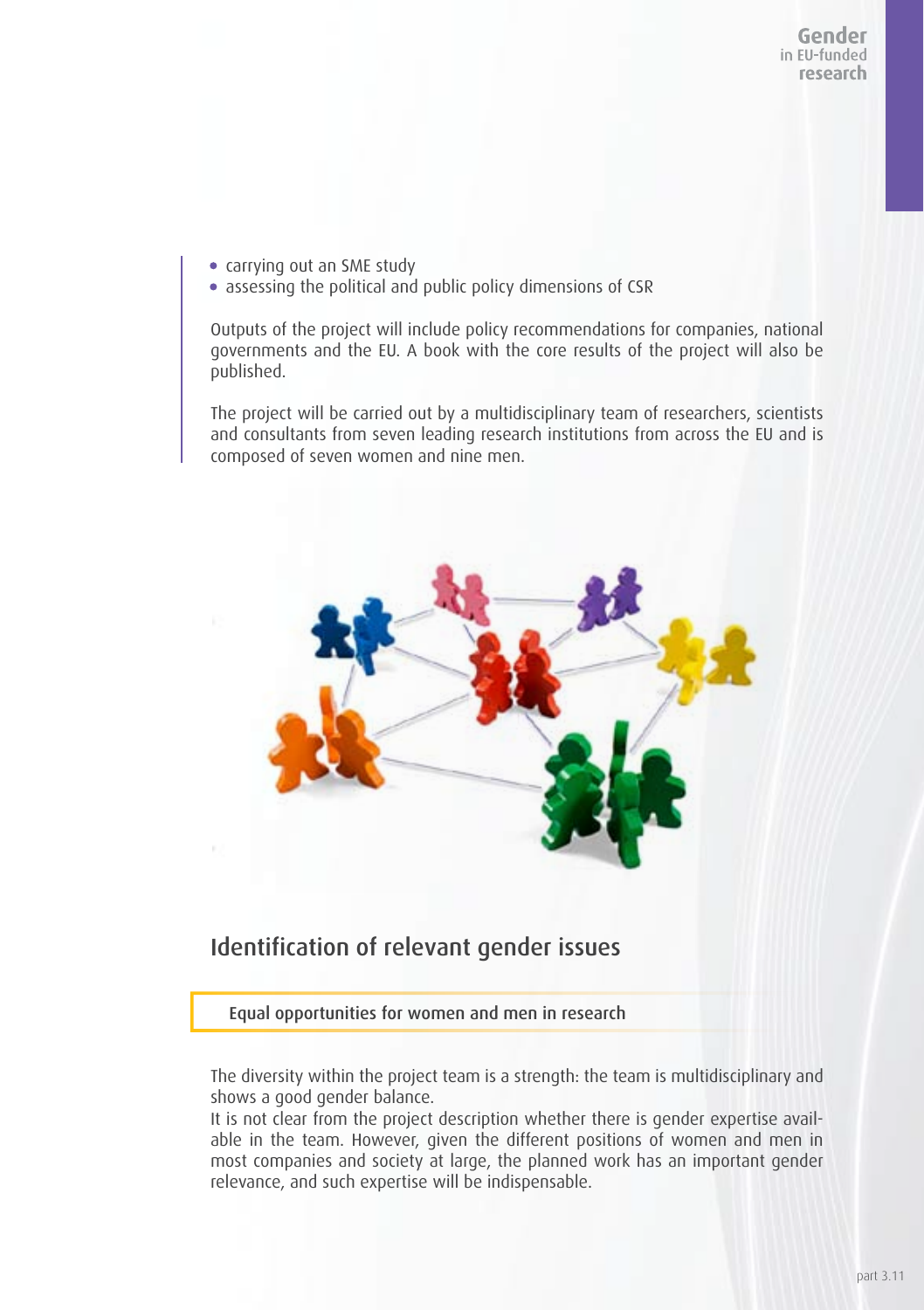#### Gender in research content

Companies and societies are human constructs, in which the role and rate of participation of men and women differ, as underpinned by structural and historical inequalities. The relations between the sexes and their respective roles thus show gendered patterns and it is indeed appropriate for CSR efforts to aim to redress inequalities where these exist.

It is positive that the project will focus on how CSR contributes to gender equality. However, the fact that the project will do so in a case study seems to suggest that the cross-cutting nature of the gender dimension is overlooked. Gender issues permeate all aspects of the functioning of society and are relevant also for the other sustainability concerns that will be studied: resources management and bribery. These other case studies should therefore also look into gender issues in relation to their respective topics. The project would benefit from a clear articulation of which aspects of gender equality will be examined, to guarantee a sound methodological approach and delineation between the cases.

It is positive that the project will undertake a comparative analysis of the impact of CSR in three different economic sectors. However, a number of comments can be made in relation to this analysis:

- The project does not seem to include a baseline assessment, while such analysis is likely to reveal that the various concerns, including gender equality, apply differently in the different sectors. Such a baseline assessment would help to explain differentiated impacts of CSR in the various sectors. Indeed, where the situation is worse, there is more to redress and more impacts can be realised.
- All three sectors chosen have a gendered architecture, either because they are male-dominated (fisheries, oil) or because the top positions are nearly exclusively held by men (banking). For comparative purposes, it would be very interesting to include in the analysis a sector with a higher women's participation rate, so that the differential impact of CSR caused by the rate of women's participation in the respective sectors can also be revealed.

Given the overall gender relevance of the work, it is important to produce genderspecific policy recommendations. Apart from that, all policy recommendations that will be produced should address the gender dimension systematically.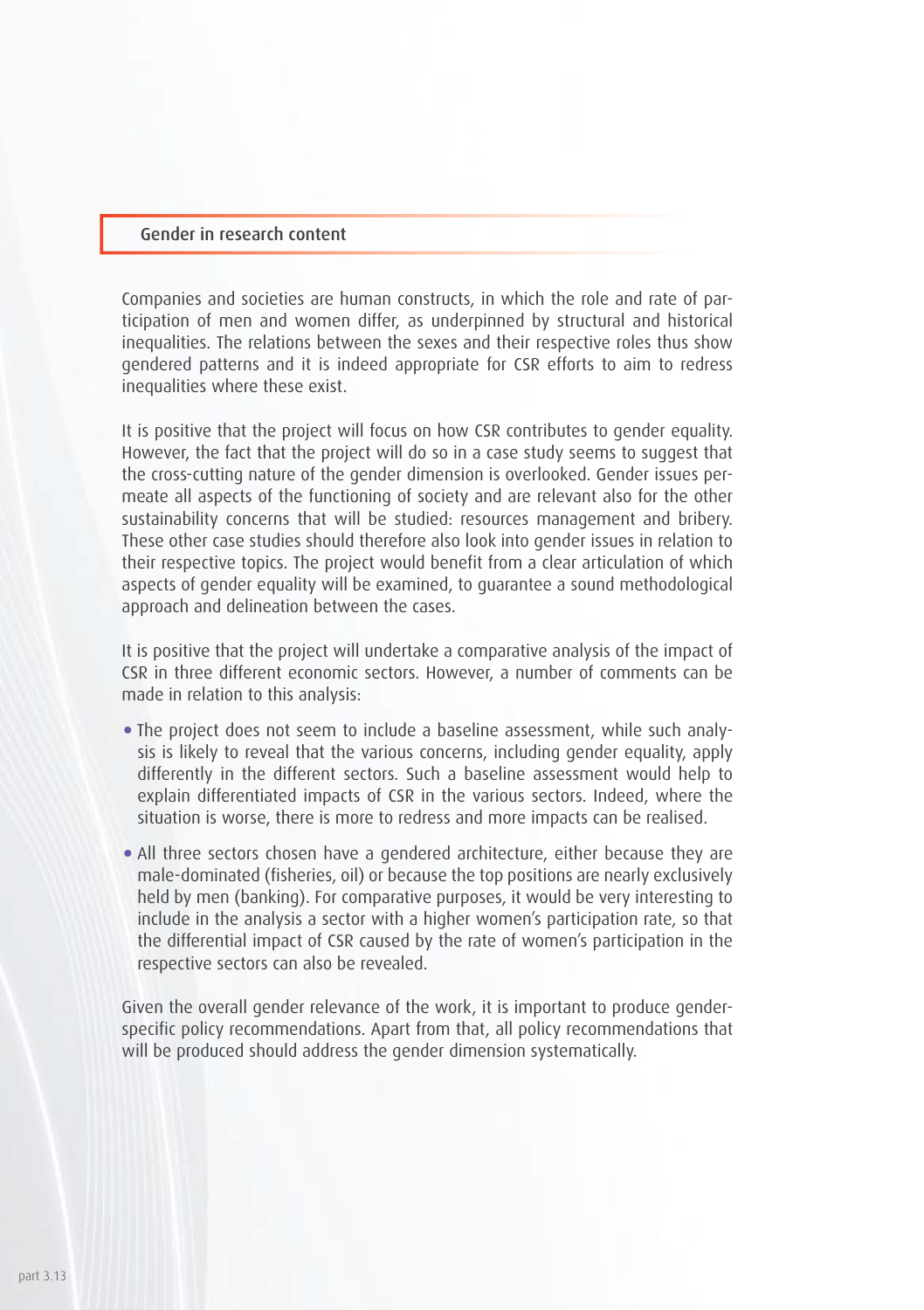# USEFUL READING **Gender and Socio-economic sciences and the humanities**

Braithwaite M. (2001), Gender in Research - Gender Impact Assessment of the specific programmes of the Fifth Framework Programme- Improving Human Research Potential an the Socioeconomic Knowledge Base Society, European Commission.

Folbre N. (1993), How does she know ? Feminist theory of gender bias in economics in History of Political Economy, 25(1):167-84.

Galligan Y, Clavero S. (2008), Researching Gender Democracy in the European Union. Challenges and Prospects, www.reconproject.eu/projectweb/portalproject/RECONWorkingPapers.html (29/04/2009).

Jean Emigh R., Szelényi I. (2001), Poverty, Ethnicity, and Gender in Eastern Europe during the Market Transition, Greenwood Publishing Group, Santa Barbara.

Kabeer N. (2007), Marriage, Motherhood and Masculinity in the Global Economy: Reconfiguration of Personal and Economic Life, IDS Working Paper, (290):69, http://www.ids.ac.uk/ids/bookshop/wp/wp290.pdf (19.02.2009).

Kofman E. (2000), The invisibility of skilled female migrants and gender relations in studies of skilled migration in Europe in International Journal of Population Geography 6(1): 45-59.

Lister R., Williams F., Anttonen A., Bussemaker J., Gerhard U., Heinen J., et al. (2007), Gendering citizenship in Western Europe, The Policy Press, Bristol.

McCabe C.A., Ingram R., Conway Dato M. (2006), The Business of Ethics and Gender, Journal of Business Ethics, 64(2):101-16.

Mergaert L. (2008), Monitoring progress towards gender equality in the Sixth Framework Programme. Executive Summary: Science and Society - Citizens and governance in a knowledgebased society, European Commission.

Nelson J.A. (1996), Feminism, Objectivity and Economics, Routledge and Kegan Paul, New York.

Oppenheim Manson K. (1997), Gender and Demographic Change; What do we know? in Jones G, W., Douglas R.M., Caldwell J.C. (eds). The continuing demographic transition, Oxford University Press, Oxford.

Pascall G., Lewis J. (2004), Emerging Gender Regimes and Policies for Gender Equality in a Wider Europe in Journal of Social Policy, 33(03):373-94.

Peterson N.A., Lowe J.B., Aquilino M.L., Schneider J.E. (2005), Linking social cohesion and gender to intrapersonal and interactional empowerment: Support and new implications for theory in Journal of Community Psychology, 23(2):233 - 44.

Roth S. (ed.) (2008), Gender Politics in the Expanding European Union, Berghahn Books, Oxford.